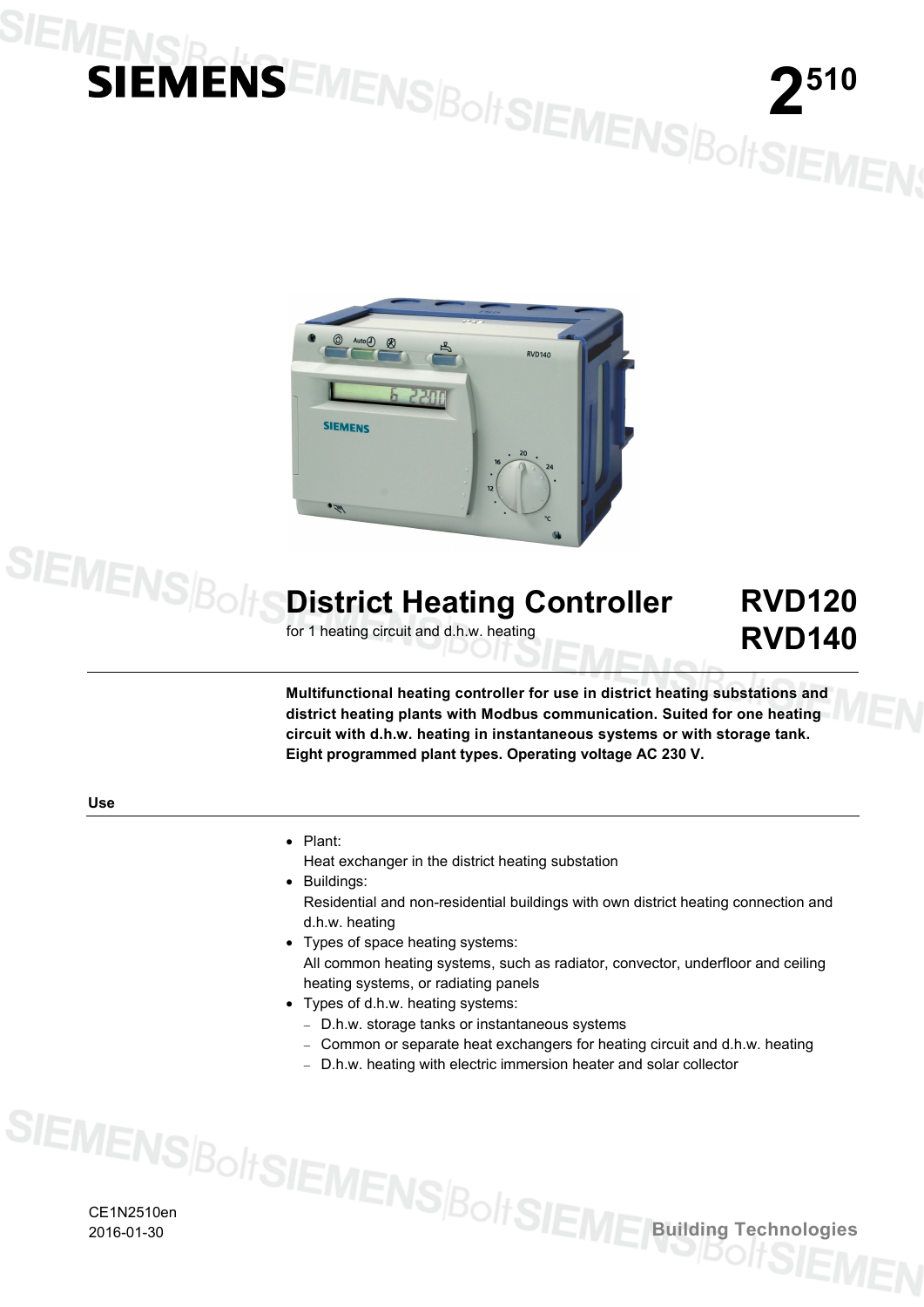| <b>Heating circuit control</b> | • Weather-compensated flow temperature control, mixing valve with 3-position actuator<br>• Weather-compensated flow temperature control with room temperature influence,<br>mixing valve with 3-position actuator |
|--------------------------------|-------------------------------------------------------------------------------------------------------------------------------------------------------------------------------------------------------------------|
|                                | • Room temperature-compensated flow temperature control, mixing valve with 3-<br>position actuator                                                                                                                |
|                                | • Demand-dependent control of the common flow                                                                                                                                                                     |
| D.h.w. heating                 | • D.h.w. heating via heat exchangers in storage tanks                                                                                                                                                             |
|                                | Instantaneous d.h.w. heating via heat exchanger with or without mixing valve in the<br>secondary circuit                                                                                                          |
|                                | D.h.w. heating with electric immersion heater and solar collector<br>$\bullet$                                                                                                                                    |
| <b>Additional functions</b>    | • Quick setback                                                                                                                                                                                                   |
|                                | Automatic heating limit (ECO function)                                                                                                                                                                            |
|                                | Frost protection (for the building, plant, and d.h.w.)                                                                                                                                                            |
|                                | Annual clock for annual holidays, with automatic summer-/wintertime changeover                                                                                                                                    |
|                                | Independent time switch programs for room heating and d.h.w.                                                                                                                                                      |
|                                | Pump kick                                                                                                                                                                                                         |
|                                | Idle heat function in the case of instantaneous d.h.w. heating via the parallel heat<br>exchanger                                                                                                                 |
|                                | Flow switch with adjustable load limit, protection against tampering and adaptation to                                                                                                                            |
|                                | the seasons                                                                                                                                                                                                       |
|                                | Maximum limitation of return temperature differential (DRT-limitation)                                                                                                                                            |
| <b><i>SIEMEN</i></b>           | Relay and sensor tests                                                                                                                                                                                            |
|                                | Demate energtien vie reem unit                                                                                                                                                                                    |

- Remote operation via room unit
- Refill function
- Communication via Modbus

# **Type summary**

|                                           | • Refill function<br><b>Communication via Modbus</b><br>$\bullet$ |                |                 |                       |
|-------------------------------------------|-------------------------------------------------------------------|----------------|-----------------|-----------------------|
|                                           |                                                                   |                |                 |                       |
| <b>Type summary</b>                       |                                                                   |                |                 | oltSIEMENS BoltSIEMEN |
| Description                               | Documentation in languages                                        | Key feature    | Product no.     | Stock number          |
| District heating and                      | German, French, English, Italian, Danish,                         | Supports plant | <b>RVD120-A</b> | S55370-C109           |
| d.h.w. controller                         | Finnish, Swedish                                                  | types no. $13$ |                 |                       |
| District heating and<br>d.h.w. controller | Polish, Czech, Greek, Russian, Bulgarian,<br>Romanian             |                | <b>RVD120-C</b> | S55370-C110           |
| District heating and                      | German, French, English, Italian, Danish,                         | Supports plant | <b>RVD140-A</b> | S55370-C113           |
| d.h.w. controller                         | Finnish, Swedish                                                  | types no. $18$ |                 |                       |
| District heating and                      | Polish, Czech, Greek, Russian, Bulgarian,                         |                | <b>RVD140-C</b> | S55370-C114           |
| d.h.w. controller                         | Romanian                                                          |                |                 |                       |

# **Ordering**

When ordering, give the **Product no.** according to "Type summary" and the **Language code letter** (-A or -C) for the operating instructions and the installation instructions in the requested language.

Examples: RVD120-A for English; RVD140-C for Polish

**IENS**BoltSIEN

Sensors, room unit, actuators and valves must be ordered as separate items.

2/14

Siemens District heating controller RVD120, RVD140<br>Building Technologies 2016-01-30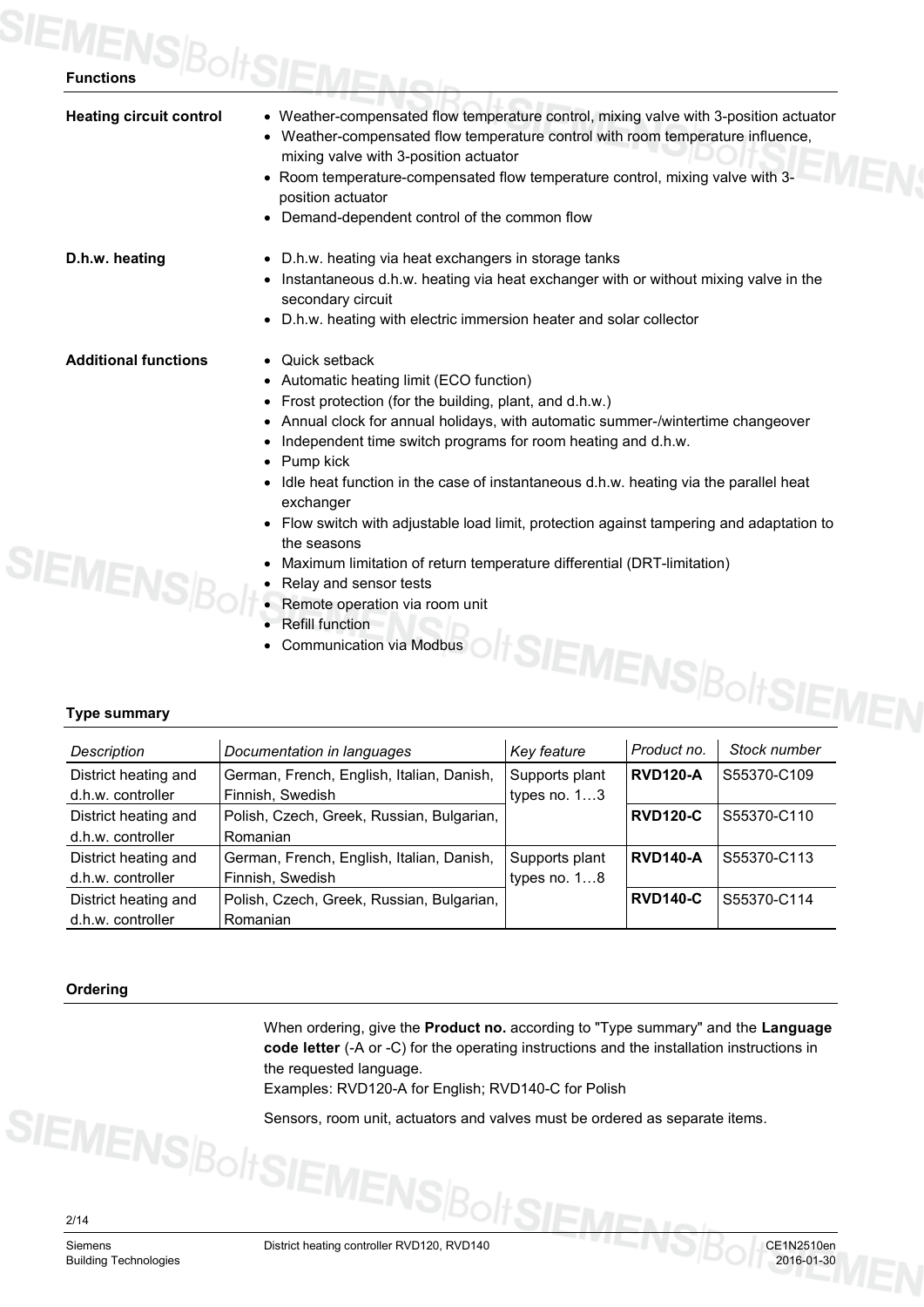S

S

| <b>Equipment combinations</b><br>Suitable sensors and<br>room units<br><b>IEMENSB</b><br><b>Suitable actuators</b> | <b>Basic Documentation</b><br>Operating instructions (languages:<br>de, en, fr, it, da, fi, sv)<br>Operating instructions (languages:<br>pl, cs, el, ru, bu, ro)<br>Installation instructions (languages:<br>de, en, fr, it, da, fi, sv)<br>Installation instructions (languages:<br>pl, cs, el, ru, bu, ro<br>CE Declaration of Conformity<br><b>Environmental Declaration</b><br>• Flow, return and d.h.w. temperature: All sensors with sensing element LG-Ni 1000,<br>for example:<br>- Strap-on sensor QAD22<br>- Immersion sensor QAE212 and QAP21.3<br>- Collector sensor (solar) QAP21.2<br>Room temperature:<br>- Room unit QAW50 and QAW70<br>- Room sensor QAA10 | P2510<br>B2510<br>B2510<br>G2510<br>G2510<br>T2510<br>E2510 | 74 319 0683 0<br>74 319 0684 0<br>74 319 0681 0<br>74 319 0682 0 |  |  |  |  |
|--------------------------------------------------------------------------------------------------------------------|-----------------------------------------------------------------------------------------------------------------------------------------------------------------------------------------------------------------------------------------------------------------------------------------------------------------------------------------------------------------------------------------------------------------------------------------------------------------------------------------------------------------------------------------------------------------------------------------------------------------------------------------------------------------------------|-------------------------------------------------------------|------------------------------------------------------------------|--|--|--|--|
|                                                                                                                    |                                                                                                                                                                                                                                                                                                                                                                                                                                                                                                                                                                                                                                                                             |                                                             |                                                                  |  |  |  |  |
|                                                                                                                    |                                                                                                                                                                                                                                                                                                                                                                                                                                                                                                                                                                                                                                                                             |                                                             |                                                                  |  |  |  |  |
|                                                                                                                    |                                                                                                                                                                                                                                                                                                                                                                                                                                                                                                                                                                                                                                                                             |                                                             |                                                                  |  |  |  |  |
|                                                                                                                    |                                                                                                                                                                                                                                                                                                                                                                                                                                                                                                                                                                                                                                                                             |                                                             |                                                                  |  |  |  |  |
|                                                                                                                    |                                                                                                                                                                                                                                                                                                                                                                                                                                                                                                                                                                                                                                                                             |                                                             |                                                                  |  |  |  |  |
|                                                                                                                    |                                                                                                                                                                                                                                                                                                                                                                                                                                                                                                                                                                                                                                                                             |                                                             |                                                                  |  |  |  |  |
|                                                                                                                    |                                                                                                                                                                                                                                                                                                                                                                                                                                                                                                                                                                                                                                                                             |                                                             |                                                                  |  |  |  |  |
|                                                                                                                    |                                                                                                                                                                                                                                                                                                                                                                                                                                                                                                                                                                                                                                                                             |                                                             |                                                                  |  |  |  |  |
|                                                                                                                    |                                                                                                                                                                                                                                                                                                                                                                                                                                                                                                                                                                                                                                                                             |                                                             |                                                                  |  |  |  |  |
|                                                                                                                    |                                                                                                                                                                                                                                                                                                                                                                                                                                                                                                                                                                                                                                                                             |                                                             |                                                                  |  |  |  |  |
|                                                                                                                    |                                                                                                                                                                                                                                                                                                                                                                                                                                                                                                                                                                                                                                                                             |                                                             |                                                                  |  |  |  |  |
|                                                                                                                    |                                                                                                                                                                                                                                                                                                                                                                                                                                                                                                                                                                                                                                                                             |                                                             |                                                                  |  |  |  |  |
|                                                                                                                    |                                                                                                                                                                                                                                                                                                                                                                                                                                                                                                                                                                                                                                                                             |                                                             |                                                                  |  |  |  |  |
|                                                                                                                    |                                                                                                                                                                                                                                                                                                                                                                                                                                                                                                                                                                                                                                                                             |                                                             |                                                                  |  |  |  |  |
|                                                                                                                    |                                                                                                                                                                                                                                                                                                                                                                                                                                                                                                                                                                                                                                                                             |                                                             |                                                                  |  |  |  |  |
|                                                                                                                    |                                                                                                                                                                                                                                                                                                                                                                                                                                                                                                                                                                                                                                                                             |                                                             |                                                                  |  |  |  |  |
|                                                                                                                    | • Outdoor temperature:                                                                                                                                                                                                                                                                                                                                                                                                                                                                                                                                                                                                                                                      |                                                             |                                                                  |  |  |  |  |
|                                                                                                                    | - Outside sensor QAC22 (LG-Ni 1000 sensing element)                                                                                                                                                                                                                                                                                                                                                                                                                                                                                                                                                                                                                         |                                                             |                                                                  |  |  |  |  |
|                                                                                                                    | - Outside sensor QAC32 (NTC measuring element)                                                                                                                                                                                                                                                                                                                                                                                                                                                                                                                                                                                                                              |                                                             |                                                                  |  |  |  |  |
|                                                                                                                    | Pressure: sensor with output signal DC 010 V:                                                                                                                                                                                                                                                                                                                                                                                                                                                                                                                                                                                                                               |                                                             |                                                                  |  |  |  |  |
|                                                                                                                    | - Pressure sensor QBE2002                                                                                                                                                                                                                                                                                                                                                                                                                                                                                                                                                                                                                                                   |                                                             |                                                                  |  |  |  |  |
|                                                                                                                    | All electromotoric and electrohydraulic actuators for 3-position control and with an                                                                                                                                                                                                                                                                                                                                                                                                                                                                                                                                                                                        |                                                             |                                                                  |  |  |  |  |
|                                                                                                                    | operating voltage AC 24230 V made by Siemens can be used.                                                                                                                                                                                                                                                                                                                                                                                                                                                                                                                                                                                                                   |                                                             |                                                                  |  |  |  |  |
| Communication                                                                                                      | Plants can be remotely monitored, read and operated via Modbus RTU. An appropriate<br>master is required as communications partner. The controllers communicate as slaves<br>via Modbus RTU.                                                                                                                                                                                                                                                                                                                                                                                                                                                                                |                                                             |                                                                  |  |  |  |  |
|                                                                                                                    | The Basic Documentation P2510 includes a table with all Modbus data points.                                                                                                                                                                                                                                                                                                                                                                                                                                                                                                                                                                                                 |                                                             |                                                                  |  |  |  |  |
| <b>Technical design</b>                                                                                            |                                                                                                                                                                                                                                                                                                                                                                                                                                                                                                                                                                                                                                                                             |                                                             |                                                                  |  |  |  |  |
| <b>Functioning</b>                                                                                                 | Controller RVD120 has 3 plant types preprogrammed                                                                                                                                                                                                                                                                                                                                                                                                                                                                                                                                                                                                                           |                                                             |                                                                  |  |  |  |  |
|                                                                                                                    | • Controller RVD140 has 8 plant types preprogrammed                                                                                                                                                                                                                                                                                                                                                                                                                                                                                                                                                                                                                         |                                                             |                                                                  |  |  |  |  |
|                                                                                                                    | When commissioning the system, the respective plant type must be selected. The re-                                                                                                                                                                                                                                                                                                                                                                                                                                                                                                                                                                                          |                                                             |                                                                  |  |  |  |  |
|                                                                                                                    | quired functions, settings and displays will then be automatically assigned. The param-                                                                                                                                                                                                                                                                                                                                                                                                                                                                                                                                                                                     |                                                             |                                                                  |  |  |  |  |
|                                                                                                                    | eters not required for the plant in question will not be shown.                                                                                                                                                                                                                                                                                                                                                                                                                                                                                                                                                                                                             |                                                             |                                                                  |  |  |  |  |
|                                                                                                                    | Optional functions must be configured as such.                                                                                                                                                                                                                                                                                                                                                                                                                                                                                                                                                                                                                              |                                                             |                                                                  |  |  |  |  |
| <b>Plant types</b>                                                                                                 | A6 $\Box$<br>Фूेв9<br>10801<br>D.<br>JN1                                                                                                                                                                                                                                                                                                                                                                                                                                                                                                                                                                                                                                    | <b>RVD140</b>                                               | Plant type no. 1 - RVD120 and                                    |  |  |  |  |
|                                                                                                                    | U2<br>၉<br><b>B1</b>                                                                                                                                                                                                                                                                                                                                                                                                                                                                                                                                                                                                                                                        |                                                             | Heating circuit control without d.h.w.                           |  |  |  |  |
|                                                                                                                    | ⊕                                                                                                                                                                                                                                                                                                                                                                                                                                                                                                                                                                                                                                                                           | heating                                                     | RVD140: Refill function optional                                 |  |  |  |  |
|                                                                                                                    | ⊛<br>(O                                                                                                                                                                                                                                                                                                                                                                                                                                                                                                                                                                                                                                                                     |                                                             |                                                                  |  |  |  |  |
| <b>IEMENSB<sub>C</sub></b>                                                                                         | $\frac{1}{100}$ M1<br>ග<br>B7<br>ල්<br>U1<br>Y1<br>$\overline{M}$                                                                                                                                                                                                                                                                                                                                                                                                                                                                                                                                                                                                           |                                                             |                                                                  |  |  |  |  |
|                                                                                                                    |                                                                                                                                                                                                                                                                                                                                                                                                                                                                                                                                                                                                                                                                             |                                                             |                                                                  |  |  |  |  |
|                                                                                                                    | Kx                                                                                                                                                                                                                                                                                                                                                                                                                                                                                                                                                                                                                                                                          |                                                             |                                                                  |  |  |  |  |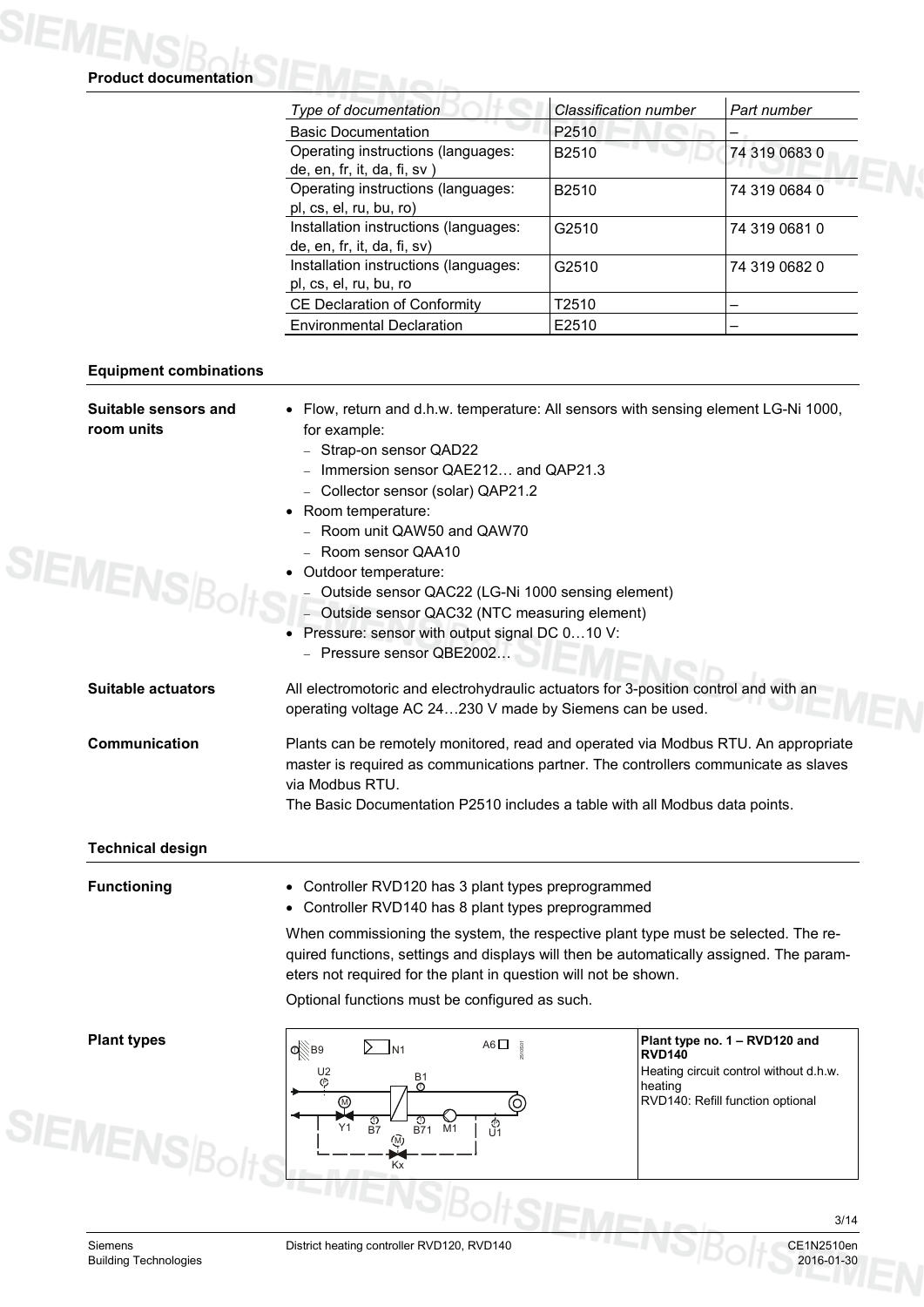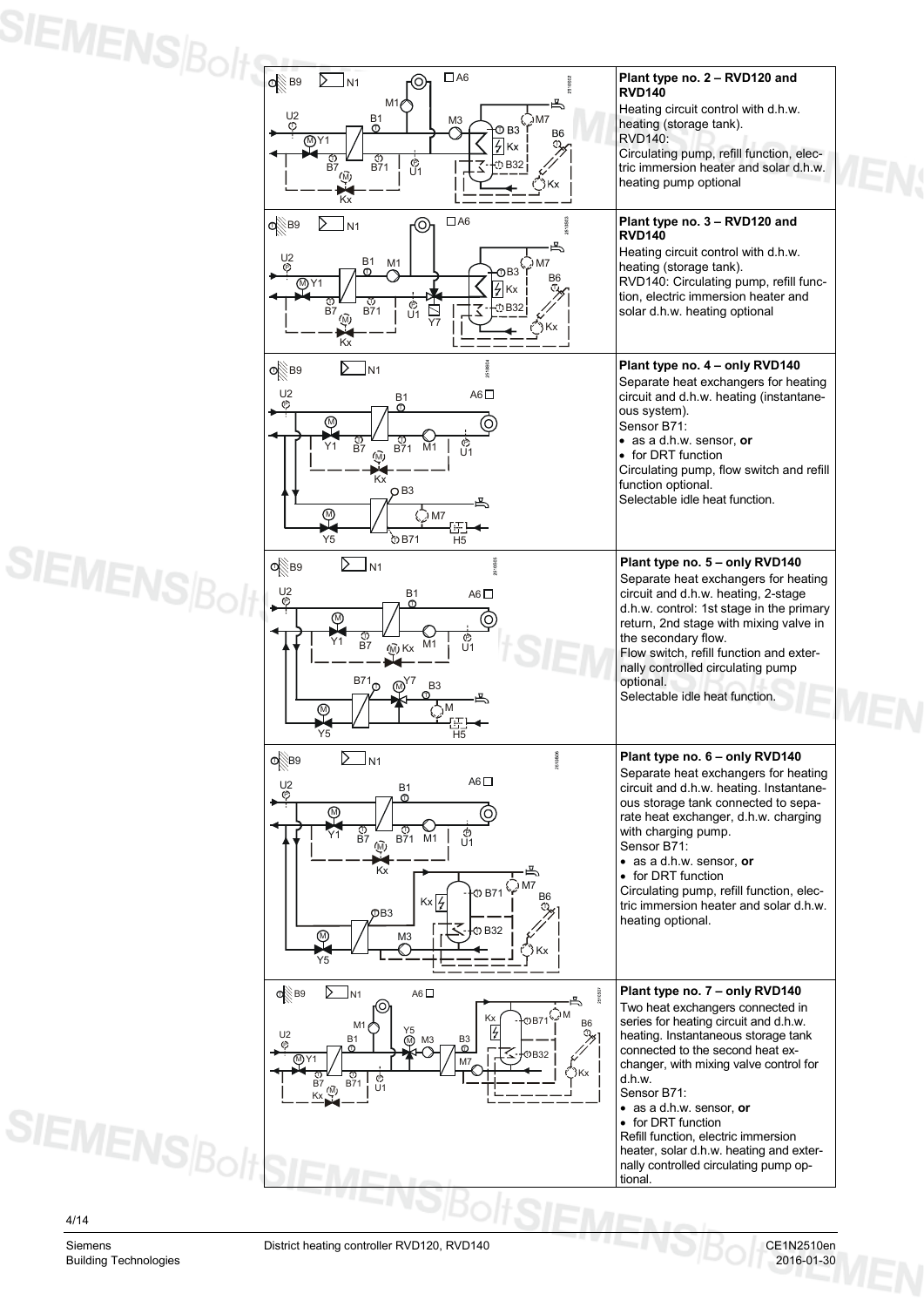

**Plant type no. 8 – only RVD140** Heating circuit control with d.h.w. heating. Heating circuit with mixing valve control, storage tank with charging pump. Circulating pump, refill function, electric immersion heater and solar d.h.w. heating optional.

- 
- A6 Room unit / room sensor<br>
B1 Flow sensor (controlled variable) M3 D.h.w. charging pump B1 Flow sensor (controlled variable) M3 D.h.w. charging pump<br>
B3 D.h.w. sensor / storage tank sensor 1 M7 Circulating pump (only with RVD140)
- D.h.w. sensor / storage tank sensor 1 M7 Circulating pump (only wit<br>Storage tank sensor 2 (only with RVD140) M External circulating pump
- B32 Storage tank sensor 2 (only with RVD140) M External circulation of B6 Collector sensor (only with RVD140)
- B6 Collector sensor (only with RVD140) N1<br>B7 Primary return sensor U1
- 
- 
- 
- 
- H5 Flow switch (only with RVD140)<br>Kx Multifunctional output K6 or K7 (only with Y7 Multifunctional output K6 or K7 (only with RVD140)
- 
- 
- 
- 
- 
- B7 Primary return sensor U1 Secondary pressure sensor (only with RVD140)<br>B71 Universal sensor U2 Primary pressure sensor (only with RVD140)
- B71 Universal sensor **EXECUTE:** U2 Primary pressure sensor (only with RVD140)<br>B9 Outside sensor **EXECUTE:** Two-port valve in the primary return
	- Y1 Two-port valve in the primary return<br>Y5 Two-port valve / mixing valve
	-
	- Changeover valve / mixing valve

| <b>Heating circuit control</b>    |    |                                                                                                                                                                                                                                                                                                                                           |
|-----------------------------------|----|-------------------------------------------------------------------------------------------------------------------------------------------------------------------------------------------------------------------------------------------------------------------------------------------------------------------------------------------|
| Operating modes                   |    | Auto $\left(\overline{I}\right)$ Automatic operation<br>Automatic heating according to the time switch program, automatic ECO func-<br>tion and room unit active                                                                                                                                                                          |
|                                   | 逫  | <b>Continuous operation</b><br>Heating with no time switch program, setpoint adjustment with the setting knob                                                                                                                                                                                                                             |
| $\mathsf{EMENS}_{\mathsf{BoltS}}$ | ◎  | <b>Protection</b><br>Heating off, frost protection ensured                                                                                                                                                                                                                                                                                |
|                                   | 凸  | Automatic d.h.w. heating                                                                                                                                                                                                                                                                                                                  |
|                                   | ブリ | <b>IEMENS BoltSIEME</b><br><b>Manual operation</b><br>No control, circulating pumps in service                                                                                                                                                                                                                                            |
|                                   |    | Frost protection is ensured in all operating modes.                                                                                                                                                                                                                                                                                       |
| Acquisition of measured<br>values |    | • Flow sensor: LG-Ni 1000<br>• Outside sensor: LG-Ni 1000 or NTC 575<br>• Pressure sensor: DC 010 V<br>• Primary return sensor: LG-Ni 1000<br>• Room temperature: With PPS-room unit or PPS-room sensor<br>If different types of sensors are used, the controller automatically identifies the type of<br>sensor connected.               |
| Compensating variables            |    | With weather-compensated control systems, the composite outside temperature is<br>used as the compensating variable. It is generated from the actual and the attenuated<br>outside temperature (calculated by the controller). Consideration is given to the type of<br>building construction (adjustable for light and heavy buildings). |
| Setpoints                         |    | The following setpoints can be adjusted:<br>• Nominal room temperature<br>Reduced room temperature<br>Room temperature for frost protection                                                                                                                                                                                               |
|                                   |    | EMENS BOLSIEMENS DO LOIRE                                                                                                                                                                                                                                                                                                                 |

Siemens District heating controller RVD120, RVD140<br>Building Technologies 2016-01-30

 $\#S$ IE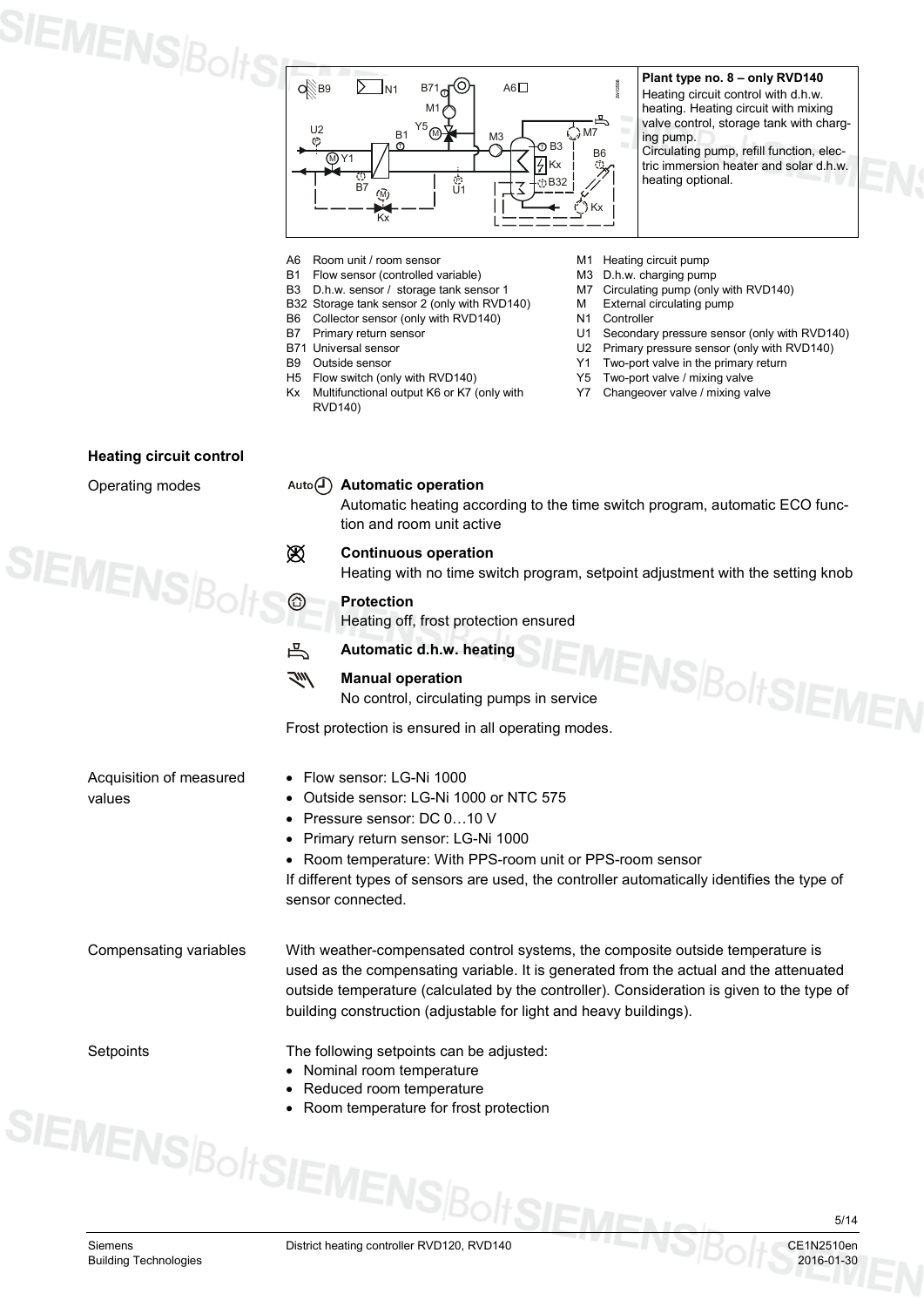| Generation of flow<br>temperature setpoint                 | • Weather-compensated control:<br>The flow temperature setpoint is controlled in function of the prevailing outside tem-<br>perature via the heating curve<br>• Weather-compensated control with room temperature influence:<br>The flow temperature setpoint is controlled in function of the prevailing outside tem-<br>perature and, in addition, in function of the deviation of the actual room temperature<br>from the setpoint<br>• Room temperature-compensated control:<br>The setpoint is controlled in function of the deviation of the actual room temperature<br>from the setpoint |
|------------------------------------------------------------|-------------------------------------------------------------------------------------------------------------------------------------------------------------------------------------------------------------------------------------------------------------------------------------------------------------------------------------------------------------------------------------------------------------------------------------------------------------------------------------------------------------------------------------------------------------------------------------------------|
| Control                                                    | The controlled variable is always the secondary flow temperature. In all types of plant,<br>it is controlled through a two-port valve in the primary return depending on the plant's<br>total demand for heat (space heating plus - if present - d.h.w. heating).                                                                                                                                                                                                                                                                                                                               |
| Maximum limitation of<br>return temperature                | The valve in the primary circuit starts traveling towards the closed position when the<br>limit value is exceeded. The characteristic is constant-shifting depending on the outside<br>temperature.                                                                                                                                                                                                                                                                                                                                                                                             |
| Quick setback<br><b>SIEMENS</b>                            | When changing from the normal temperature to a lower temperature level ( $\mathbb C$ or $\mathbb \widehat{\otimes}$ ),<br>the heating will be shut down.<br>• If there is a room sensor present, it will be switched on again when the setpoint of<br>the lower temperature level is reached<br>• If there is no room sensor present, quick setback is active during a defined period of<br>time, which depends on the type of building construction and an adjustable gain fac-<br>tor. The function can be deactivated, if required                                                           |
| Automatic ECO function                                     | With the automatic ECO function, the heating is controlled depending on demand. The<br>heating will be shut down if permitted by the outside temperature. Consideration is<br>given to the actual, the attenuated and the composite outside temperature, as well as to<br>an adjustable heating limit.<br>The ECO function requires the use of an outside sensor. It can be deactivated, if desired.                                                                                                                                                                                            |
| Maximum and minimum<br>limitation of flow tempera-<br>ture | Both limitations are accomplished via the heating curve. When the limit value is<br>reached, the heating curve assumes a constant value. Any active limitation is shown on<br>the display.<br>Both limitations can be deactivated.                                                                                                                                                                                                                                                                                                                                                              |
| <b>DRT</b> function                                        | The differential between the primary and the secondary return temperature is limited to<br>a maximum value.                                                                                                                                                                                                                                                                                                                                                                                                                                                                                     |
| Time switch programs                                       | To provide automatic operation of the heating system, the controller RVD120/140 fea-<br>tures a weekly program with 3 heating periods that can be adjusted on a daily basis.<br>Another weekly program is available for the release of d.h.w. charging.                                                                                                                                                                                                                                                                                                                                         |
| Pump kick                                                  | The pump kick is adjustable for the heating circuit pump, the d.h.w. charging pump, the<br>collector pump and the circulating pump. The pump kick is made once per week and<br>lasts 30 seconds.<br>The function can be deactivated, if required.                                                                                                                                                                                                                                                                                                                                               |
|                                                            | SIEMENS BoltSIEMENS BoltSIEN                                                                                                                                                                                                                                                                                                                                                                                                                                                                                                                                                                    |
|                                                            |                                                                                                                                                                                                                                                                                                                                                                                                                                                                                                                                                                                                 |
| Siemens<br><b>Building Technologies</b>                    | CE1N2510en<br>District heating controller RVD120, RVD140<br>2016-01-30                                                                                                                                                                                                                                                                                                                                                                                                                                                                                                                          |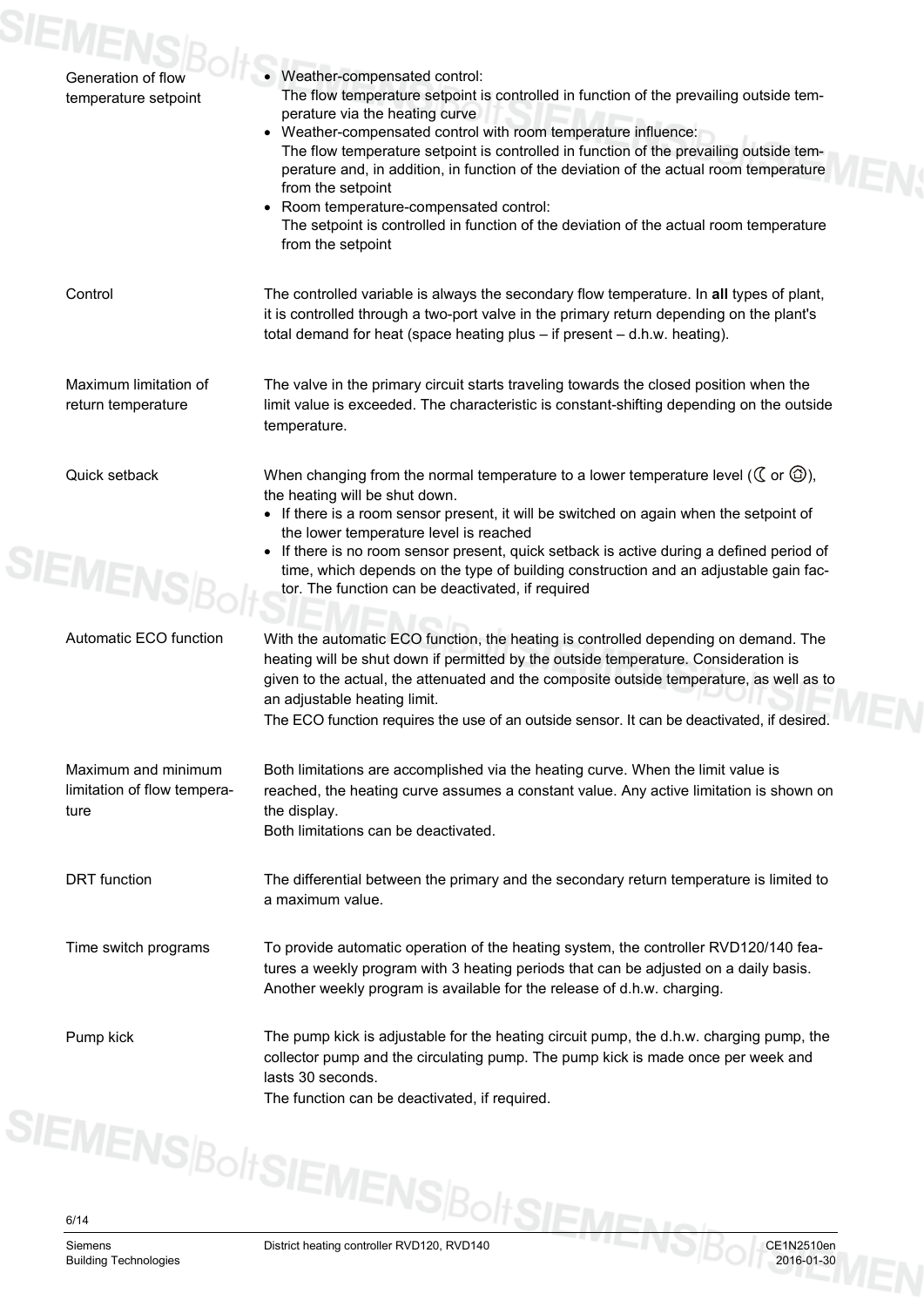

Relay and sensor tests

Pulse lock with actuators

Raising the reduced room temperature

Frost protection for

Frost protection for

the building

the plant



 $T_{AM}$  Composite outside temperature<br> $T_{V}$  Flow temperature Flow temperature

To facilitate commissioning and fault tracing, both relay and sensor tests can be made:

- Relay test: each of the relays can be manually energized
- Sensor test: all sensor values can be interrogated

The total duration of the closing pulses delivered to an actuator is limited to five times the actuator's running time, in order to extend the life of the relay contacts.

The setpoint of the reduced room temperature can be raised as the outside temperature falls. The increase (effect) is adjustable. This function can be deactivated, if required.

Frost protection for the building ensures an adjustable minimum room temperature. This function cannot be deactivated.

Frost protection for the plant protects the heating plant against freeze-ups through activation of the heating circuit pump. This function can be provided with or without an outside sensor:

- With outside sensor: Outside temperature  $\leq$  1.5 °C: the heating circuit pump runs for 10 minutes at 6-hour intervals
- Outside temperature  $\leq -5$  °C: the heating circuit pump runs continuously • Without outside sensor:
	- Flow temperature  $\leq$  10 °C: the heating circuit pump runs for 10 minutes at 6-hour intervals

Flow temperature  $\leq$  5 °C: the heating circuit pump runs continuously This function can be deactivated, if required.

Refill function

The controller RVD140 supports the refill function to maintain the secondary side plant pressure.

If it drops below a minimum value, water – from the primary side or from a separate tank – is refilled in the secondary plant circuit to increase the pressure.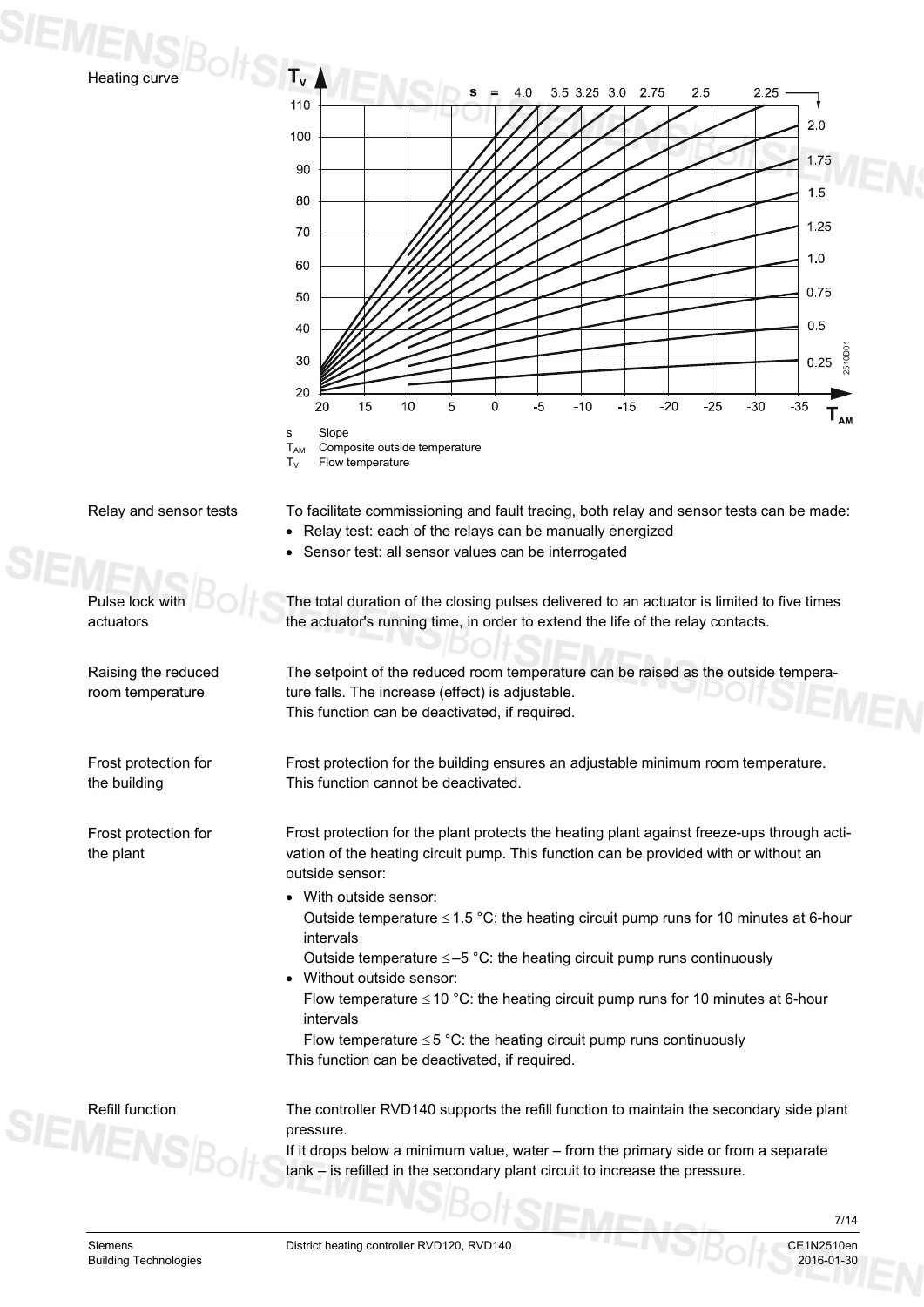In addition to heating circuit control, the RVD120/140 provide control of d.h.w. heating in the following types of plant and d.h.w. systems: *Plant type no. RVD120 RVD140 D.h.w. system* 1 −

|   |  | Storage tank connected to common heat exchanger                      |
|---|--|----------------------------------------------------------------------|
|   |  | Storage tank connected to common heat exchanger                      |
|   |  | Instantaneous system connected to a parallel heat<br>exchanger       |
| 5 |  | Instantaneous system connected to a parallel heat<br>exchanger       |
| 6 |  | Instantaneous storage tank connected to a parallel<br>heat exchanger |
|   |  | Instantaneous storage tank connected to common<br>heat exchanger     |
|   |  | Storage tank connected to common heat exchanger                      |

Acquisition of measured values

D.h.w. functions with all types of plant

The acquisition of the d.h.w. temperature is provided with sensors LG-Ni 1000 connected to terminals B3, B32 and B71.

- Settings: Normal setpoint and reduced setpoint, maximum setpoint, setpoint boost and switching differential
- Frost protection for d.h.w.: a minimum temperature of 5  $\degree$ C is always maintained
- D.h.w. OFF: d.h.w. heating can be manually switched off
- Maximum limitation of the primary return temperature: adjustable is a limit value independent of heating circuit control
- Release:

With plant types no. 2…8, release of d.h.w. heating can be selected:

- − According to own d.h.w. time switch program
- − During the controller's heating periods, with or without forward shift of the first daily release
- − Always (24 hours per day)
- Priority: the behavior of the heating circuit during d.h.w. charging can be selected:
	- − Absolute: heating circuit pump deactivated (plant type no. 8: mixing valve fully closed, heating circuit pump remains activated)
	- − Shifting: heating circuit pump remains activated as long as there is sufficient heating energy available (plant type no. 8: mixing valve throttled). The d.h.w. setpoint or maximum setpoint is maintained
	- − Parallel: no priority; heating circuit remains ON. The d.h.w. setpoint or maximum setpoint is maintained
- Idle heat function: in instantaneous systems, the heat exchanger's primary side is periodically heated up
- Flow switch: to improve the heat exchanger's control performance, with adjustable load limit, adapts to the seasons, tamperproof (prevents the control system from responding too frequently).
- Forced charging: d.h.w. charging takes place every day on the first release (or ad midnight with the 24-hour program). It also takes place if the actual value lies within the switching differential
- Manual charging:
	- − Independent of the time switch program and temperature conditions During protection mode
- D.h.w. heating with electric immersion heater or solar collector:

In plant types with d.h.w. storage tank, one of the two multifunctional relays of the RVD140 can be parameterized for d.h.w. heating using an immersion heater or a solar collector



**SIEMENS**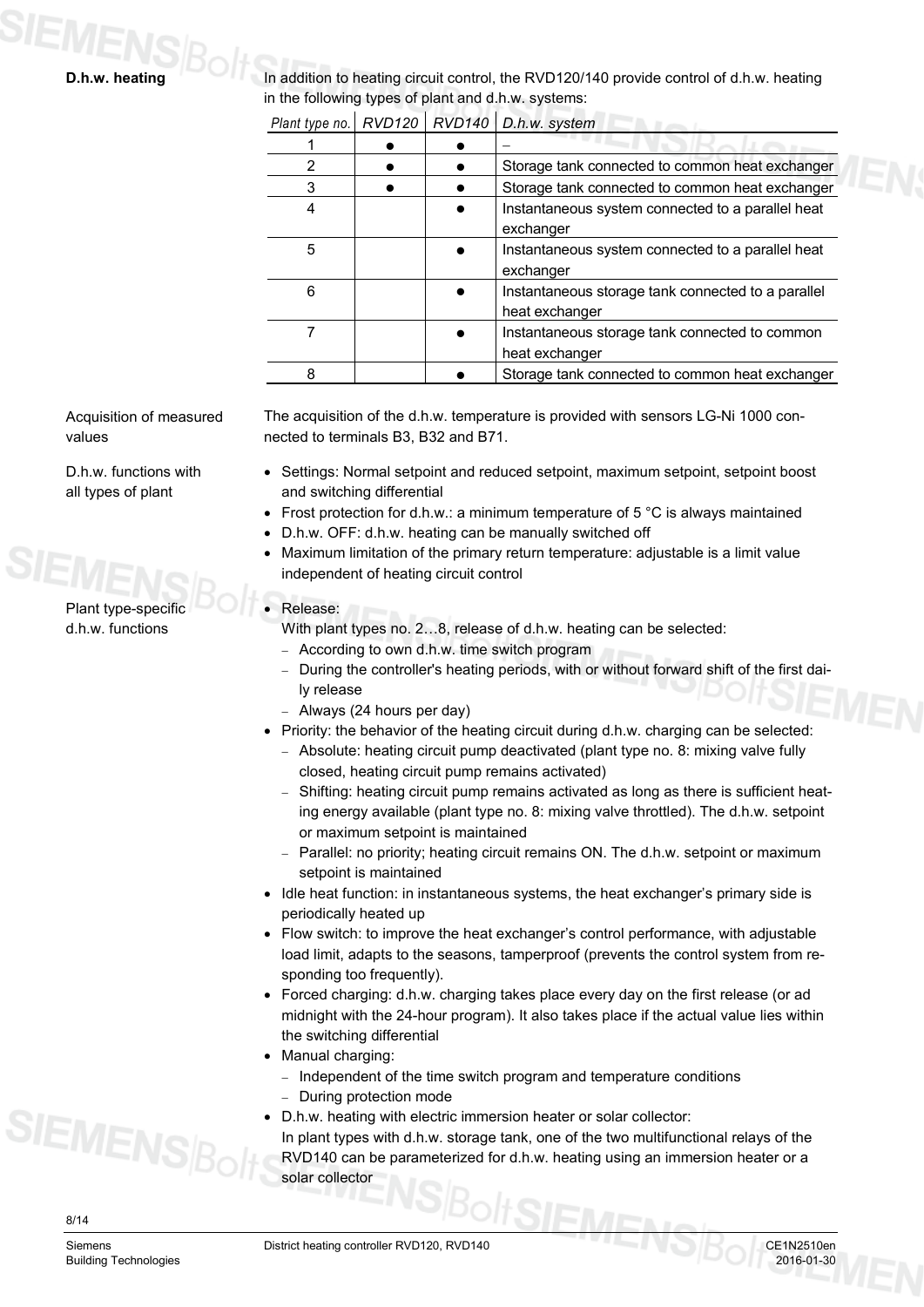# **SIEMENS**BoltS

| <b>Extra functions</b>                   |                                                                                                                                                                                                                                                                                                                                                                                                                                           |  |  |  |  |
|------------------------------------------|-------------------------------------------------------------------------------------------------------------------------------------------------------------------------------------------------------------------------------------------------------------------------------------------------------------------------------------------------------------------------------------------------------------------------------------------|--|--|--|--|
| Remote operation via<br>room units       | Room unit QAW50: changeover of operating mode, room temperature setpoint ad-<br>justments and room temperature readjustments<br>• Room unit QAW70: overriding the setpoints and the heating program, entry of holi-<br>day periods                                                                                                                                                                                                        |  |  |  |  |
| Parameter reset                          | All settings made can be reset to the factory settings.                                                                                                                                                                                                                                                                                                                                                                                   |  |  |  |  |
|                                          | In manual operation, the heating can be controlled manually. In that case, d.h.w. heat-                                                                                                                                                                                                                                                                                                                                                   |  |  |  |  |
| Manual operation                         | ing will be shut down and the relays switched as follows:                                                                                                                                                                                                                                                                                                                                                                                 |  |  |  |  |
|                                          | • Actuator of primary return valve: no power supply, but can be manually controlled<br>from the controller                                                                                                                                                                                                                                                                                                                                |  |  |  |  |
|                                          | • Other actuators: fully closed, no power supply                                                                                                                                                                                                                                                                                                                                                                                          |  |  |  |  |
|                                          | • Heating circuit pump: activated                                                                                                                                                                                                                                                                                                                                                                                                         |  |  |  |  |
|                                          | • D.h.w. charging pump, collector pump and circulating pump: activated<br>Electric immersion heater: released                                                                                                                                                                                                                                                                                                                             |  |  |  |  |
| <b>Mechanical design</b>                 |                                                                                                                                                                                                                                                                                                                                                                                                                                           |  |  |  |  |
|                                          | The RVD120/140 is comprised of controller insert and base.<br>The controller insert accommodates the electronics, the power section, the output re-<br>lays and - on the front of the unit - the LCD featuring background lighting and all oper-<br>ating elements.<br>Two screws are used to secure the controller insert to the base, which carries the con-<br>nection terminals.<br>The RVD120 contains four relays, the RVD140 nine. |  |  |  |  |
| <b>MENSB</b>                             | The controller can be mounted in three different ways:<br>• Wall mounting (on a wall, in a control panel, etc.)                                                                                                                                                                                                                                                                                                                           |  |  |  |  |
|                                          | Top hat rail mounting                                                                                                                                                                                                                                                                                                                                                                                                                     |  |  |  |  |
|                                          | Flush panel mounting (compact station, control panel front, etc.)                                                                                                                                                                                                                                                                                                                                                                         |  |  |  |  |
| <b>Display and operating</b><br>elements | 5<br>$^{\circledR}$<br>⊚<br>Aut <sub>0</sub> (1)<br>$\overline{2}$<br>20<br>VA.<br>3<br>$\overline{7}$<br>o≤w<br>©≈m                                                                                                                                                                                                                                                                                                                      |  |  |  |  |
|                                          | Front view of RVD120<br>Front view of RVD140<br>Operating mode buttons<br>2<br>Display (LCD)<br>Buttons for selecting operating lines<br>3<br>Button for manual operation ON / OFF<br>4<br>Button for d.h.w. heating ON / OFF<br>5<br>Buttons for making readjustments of values<br>6                                                                                                                                                     |  |  |  |  |

**Operation** 

**SIEMENS**Bol

Analog operating elements

- Buttons for selecting the required operating mode and for d.h.w. ON / OFF
- Setting knob for the room temperature setpoint in continuous operation
- Button for manual operation

7 Setting knob for nominal room temperature setpoint

The entry or readjustment of all the other setting parameters, activation of optional functions, and reading of actual values and statuses is made using the operating line principle. An operating line with an associated number is assigned to each parameter, each actual value and each function that can be selected. One pair of buttons is used to select an operating line and one pair to readjust the display.

These buttons are located behind a hinged cover. The operating instructions are inserted at the rear of the cover.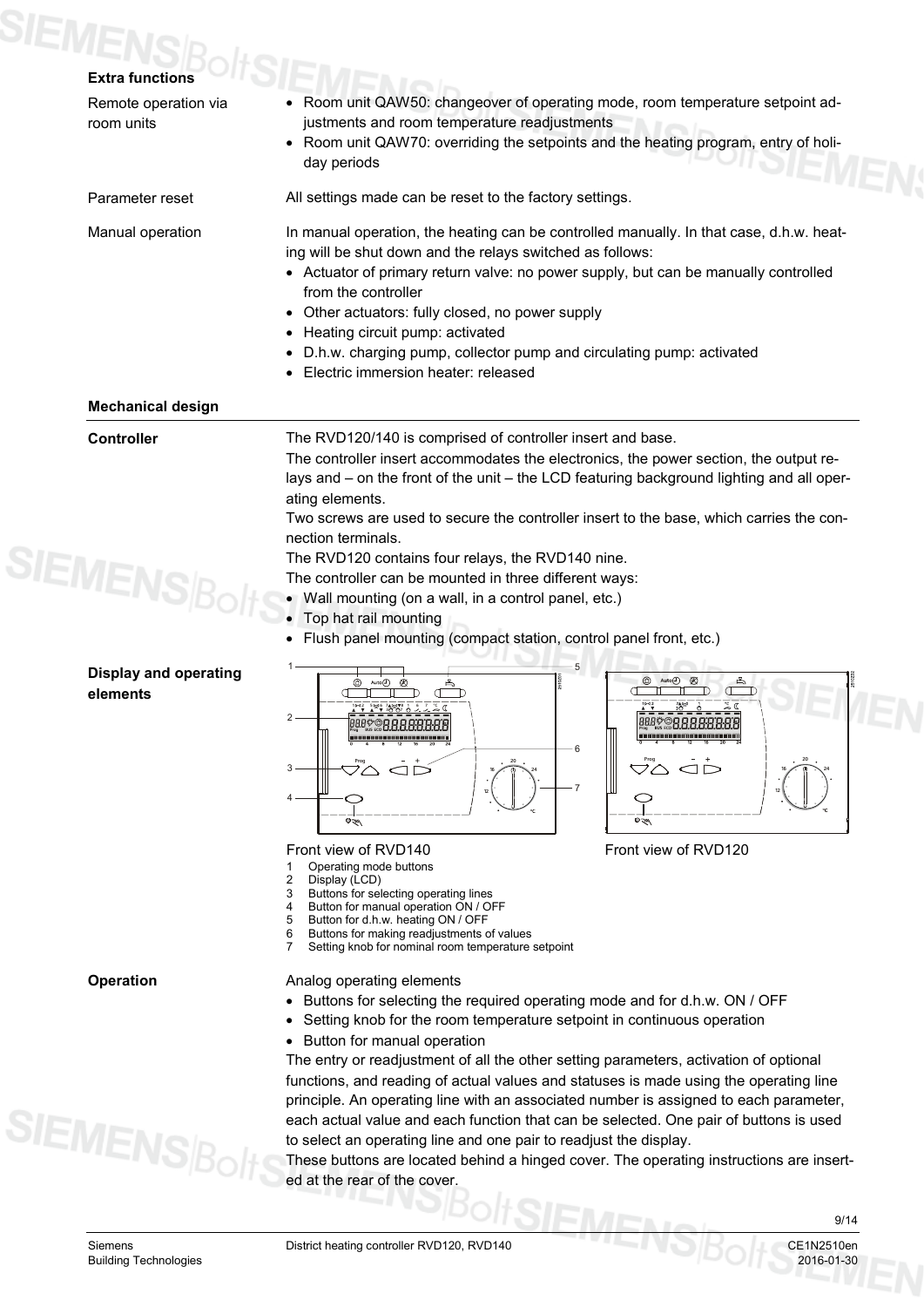| <b>Engineering</b>             | The wires of the measuring circuits carry extra low voltage<br>The wires to the actuator and the pumps carry AC 24230 V<br>The local regulations for electrical installations must be complied with<br>• Sensor cables may not be run parallel to mains carrying cables for loads such as<br>actuators and pumps (safety class II to EN 60730)<br>• In control systems using a room sensor, the reference room may not be equipped<br>with thermostatic radiator valves. Manual valves must be locked in their fully open<br>position<br>• Local regulations as well as requirements of the district heat supplier when using the<br>refill function must be complied with |
|--------------------------------|----------------------------------------------------------------------------------------------------------------------------------------------------------------------------------------------------------------------------------------------------------------------------------------------------------------------------------------------------------------------------------------------------------------------------------------------------------------------------------------------------------------------------------------------------------------------------------------------------------------------------------------------------------------------------|
| <b>Mounting</b>                | • Suitable mounting locations are compact stations, control panels, control desks or<br>the heating room. Not permitted are wet or damp locations<br>• Mounting methods: wall, top hat rail or panel cutout<br>Cable tension relief must be ensured<br>Cable glands made of plastic must be used<br>• All terminals for extra low voltage (sensors and room unit bus) are located in the<br>upper section of the terminal compartment, those for mains voltage (actuators and<br>pumps) in the lower section                                                                                                                                                               |
| Commissioning<br><b>SIEMEI</b> | The plant type must be selected<br>The settings of the district heating parameters can be locked<br>The controller is supplied complete with mounting and commissioning instructions                                                                                                                                                                                                                                                                                                                                                                                                                                                                                       |
| <b>Disposal</b>                |                                                                                                                                                                                                                                                                                                                                                                                                                                                                                                                                                                                                                                                                            |
| ╱┕╼╝╲                          | The devices are considered electronics devices for disposal in terms of European Di-<br>rective 2012/19/EU and may not be disposed of as domestic garbage.<br>Dispose of the devices through channels provided for this purpose.<br>Comply with all local and currently applicable laws and regulations.                                                                                                                                                                                                                                                                                                                                                                   |
| <b>Warranty</b>                |                                                                                                                                                                                                                                                                                                                                                                                                                                                                                                                                                                                                                                                                            |

**When using the RVD120/140 together with third-party devices not specifically mentioned, correct functioning must be ensured by the user. In that case, Siemens will assume no responsibility for service and warranty.**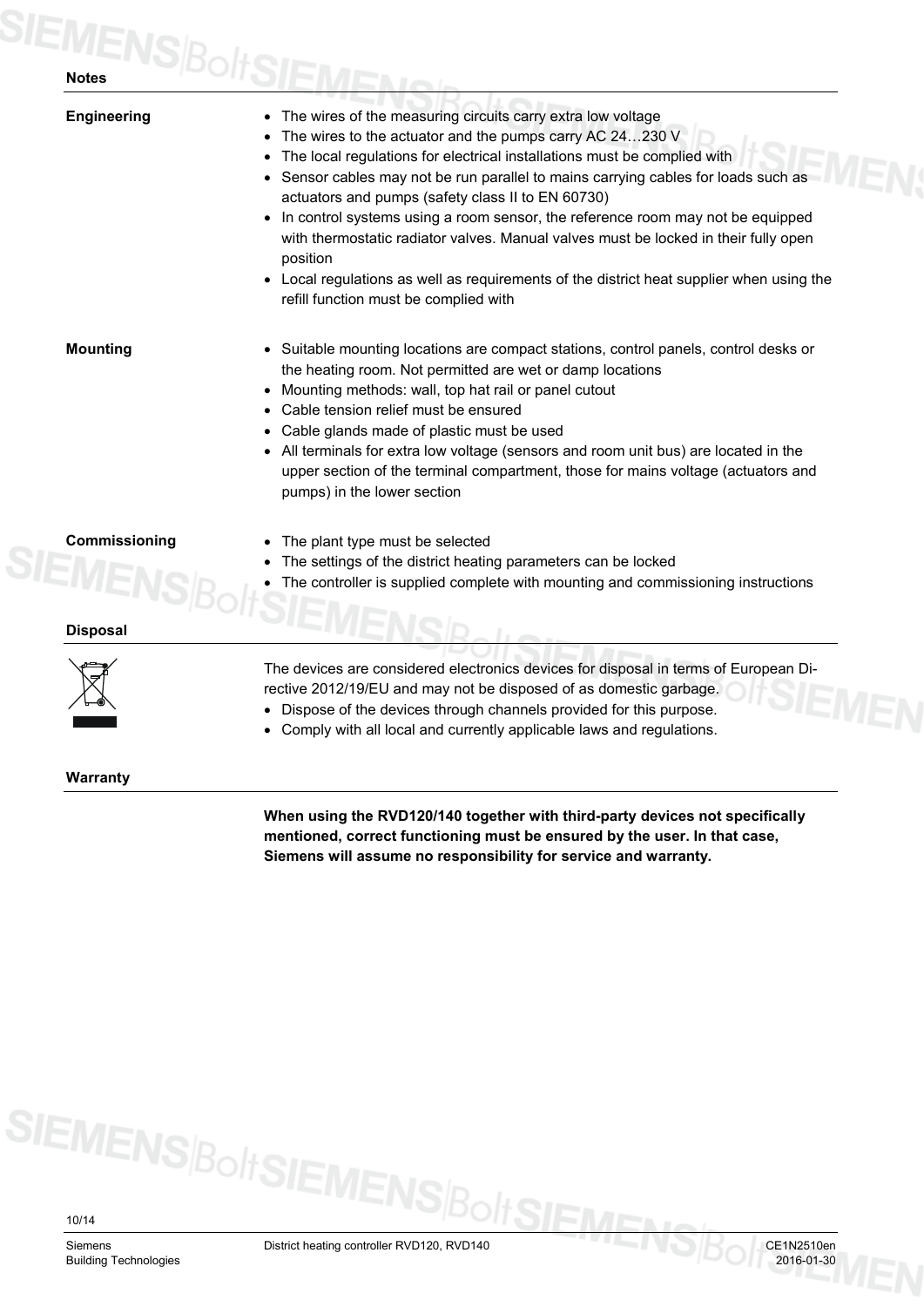| <b>Power supply</b>         | Operating voltage                         | AC 230 V (+10 / -15 %)                                                                |
|-----------------------------|-------------------------------------------|---------------------------------------------------------------------------------------|
|                             | Frequency                                 | 50 Hz                                                                                 |
|                             | Power consumption (no external load)      | RVD120: max. 5.5 VA<br>RVD140: max. 6.5 VA                                            |
|                             | External supply line protection           | Slow-blow fuse max. 10 A                                                              |
|                             |                                           | or                                                                                    |
|                             |                                           | Circuit breaker max. 13 A                                                             |
|                             |                                           | Characteristic B, C, D according to EN 60898                                          |
| <b>Inputs</b>               |                                           |                                                                                       |
| Sensor inputs (B)           | Sensing elements                          | refer to sections "Acquisition of measured                                            |
|                             |                                           | values"                                                                               |
| Digital input (H5)          | Voltage with contact open                 | <b>DC 12 V</b>                                                                        |
|                             | Current with contact closed               | DC 3 mA                                                                               |
|                             | Contact resistance                        | $R \le 80 \Omega$                                                                     |
| Analog inputs (U)           | Operating range                           | DC 010 V                                                                              |
|                             | Input resistance                          | $R > 100 k\Omega$                                                                     |
|                             |                                           |                                                                                       |
| <b>Relay outputs</b>        | Rated switching voltage                   | AC 24230 V                                                                            |
| <b>IEMENS</b>               | Rated current Y1, Y2, Q1, K6, K7          | AC 0.021(1) A                                                                         |
|                             | Rated current Y5, Y6, Q3/Y7, Q7/Y8        | AC 0.022(2) A                                                                         |
|                             | Switch-on current                         | max. 10 A max. 1 s                                                                    |
|                             | Max. rating as mixing valve relay         | <b>15 VA</b>                                                                          |
|                             | External supply line protection           | See section power supply                                                              |
| <b>Interfaces</b>           |                                           |                                                                                       |
| Modbus RTU                  | Basic system                              | RS485 (EIA-485). For details, refer to the                                            |
|                             |                                           | modbus specification                                                                  |
|                             | Connection                                | 2-wire, twisted pairs, shielded                                                       |
|                             | Bus terminator (not included in delivery) | terminating resistor 150 $\Omega$ (0.5 W) for the first<br>and last device on the bus |
| <b>PPS</b>                  | Connection                                | 2-wire, interchangeable                                                               |
|                             | (room unit or room sensor)                |                                                                                       |
| Permissible cable lengths   | For all sensors                           |                                                                                       |
|                             | Copper cable, 0.6 mm dia.                 | 20 m                                                                                  |
|                             | Copper cable, $1.0 \text{ mm}^2$          | 80 m                                                                                  |
|                             | Copper cable, 1.5 mm <sup>2</sup>         | 120 m                                                                                 |
|                             | For the room units (PPS)                  |                                                                                       |
|                             | Copper cable, $0.25$ mm <sup>2</sup>      | 25 m                                                                                  |
|                             | Copper cable, from 0.5 mm <sup>2</sup>    | 50 m                                                                                  |
|                             | For the data bus (Modbus)                 |                                                                                       |
|                             | Copper cable, from 0.25 mm <sup>2</sup>   | 1000 m                                                                                |
| <b>Connection terminals</b> | Screw terminals                           | for wire section up to 2.5 $mm2$                                                      |
|                             |                                           | 12 <sub>h</sub>                                                                       |
|                             | Backup VS Bolt SIEMENS BC                 |                                                                                       |
|                             |                                           |                                                                                       |
|                             |                                           |                                                                                       |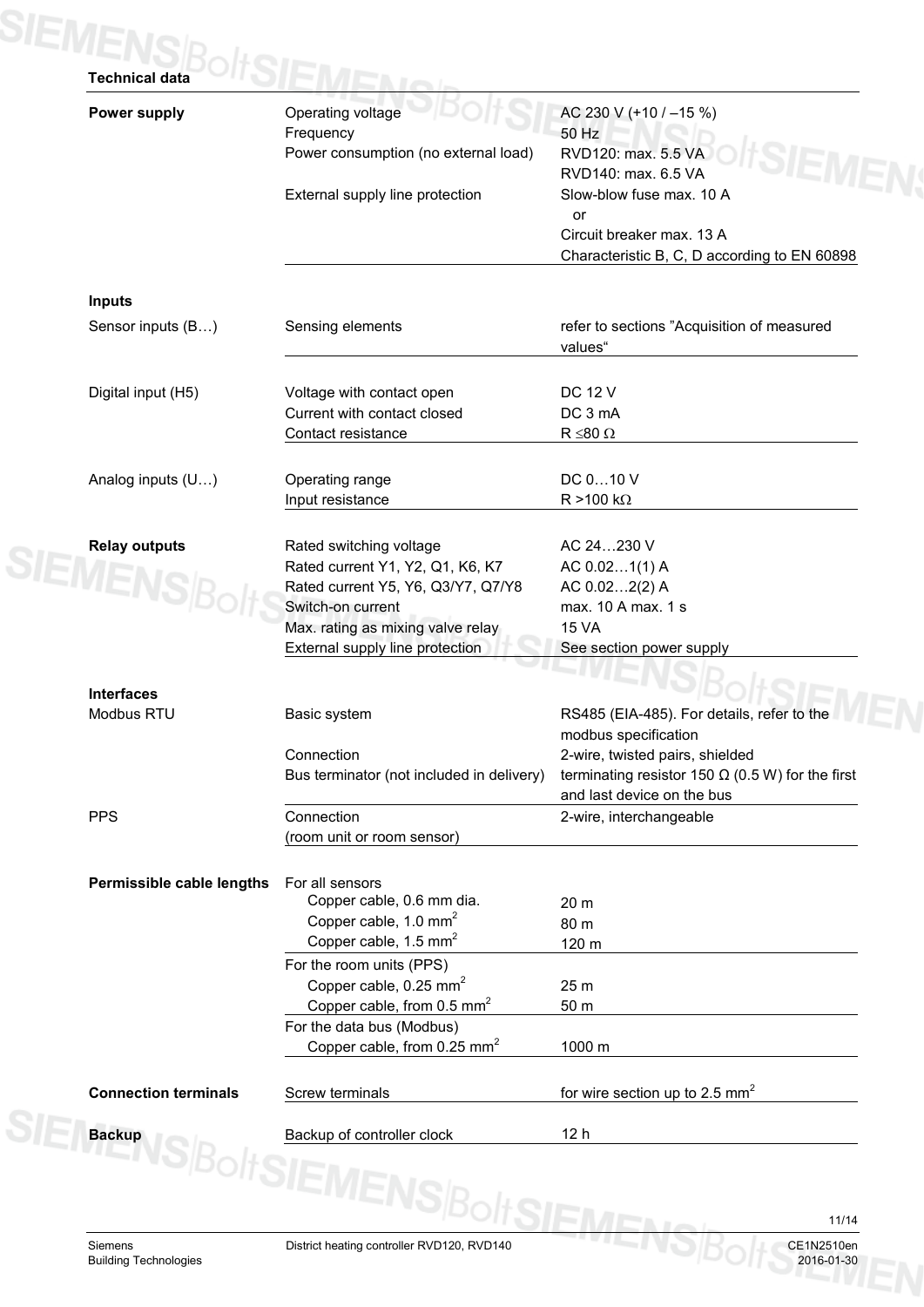# **SIEME Standards, directives and** Product standard EN 60730-1 Automatic electrical controls for household and **approvals** similar use Electromagnetic compatibility

|                             | Electromagnetic compatibility<br>For use in residential, commerce, light- |                                              |              |                  |  |
|-----------------------------|---------------------------------------------------------------------------|----------------------------------------------|--------------|------------------|--|
|                             | (Applications)                                                            | industrial and industrial environments       |              |                  |  |
|                             | EU conformity (CE)                                                        | CE1T2510xx *)                                |              |                  |  |
|                             | RCM-conformity (EMC)                                                      | CE1T2513en_C1 *)                             |              |                  |  |
|                             | EAC conformity                                                            | Eurasia conformity                           |              |                  |  |
| Environmental compatibility | Product environmental declaration                                         | CE1E2510 *)                                  |              |                  |  |
|                             | (contains data on RoHS compliance,                                        |                                              |              |                  |  |
|                             | materials composition, packaging,                                         |                                              |              |                  |  |
|                             | environmental benefit, disposal)                                          |                                              |              |                  |  |
| Eco design and labeling di- |                                                                           |                                              | Class        | Efficiency gain  |  |
| rectives                    | Application with one room temperature sensor and one out-                 |                                              | VI           | 4.0%             |  |
|                             | door temperature sensor and modulating control                            |                                              |              |                  |  |
|                             |                                                                           |                                              |              |                  |  |
|                             | *) The documents can be downloaded from http://siemens.com/bt/download.   |                                              |              |                  |  |
| Classifications to          | Software class                                                            | A                                            |              |                  |  |
| EN 60730                    | Mode of operation                                                         | type 1B (automatic controls)                 |              |                  |  |
|                             |                                                                           |                                              |              |                  |  |
| Safety data                 | Safety class                                                              | II to EN 60730 (when correctly installed)    |              |                  |  |
|                             | Degree of protection                                                      | IP 40 to EN 60529 (when correctly installed) |              |                  |  |
|                             | Degree of contamination                                                   | 2 to EN 60730                                |              |                  |  |
|                             |                                                                           |                                              |              |                  |  |
| <b>Dimensions</b>           |                                                                           | refer to "Dimensions"                        |              |                  |  |
|                             |                                                                           |                                              |              |                  |  |
| Weight                      | Unit (net)                                                                | RVD120: 0.74 kg                              |              |                  |  |
|                             |                                                                           | RVD140: 0.84 kg                              |              |                  |  |
|                             |                                                                           |                                              |              |                  |  |
| <b>Colors</b>               | Controller insert                                                         | light grey RAL 7035                          |              |                  |  |
|                             | <b>Terminal base</b>                                                      | pigeon blue RAL 5014                         |              |                  |  |
|                             |                                                                           |                                              |              |                  |  |
| <b>Environmental</b>        |                                                                           | Operation                                    | Transport    | Storage          |  |
| conditions                  |                                                                           | EN 60721-3-3                                 | EN 60721-3-2 | EN 60721-3-1     |  |
|                             | <b>Climatic conditions</b>                                                | class 3K5                                    | class 2K3    | class 1K3        |  |
|                             | Temperature                                                               | $0+50$ °C                                    | $-25+70$ °C  | -20+65 °C        |  |
|                             | Humidity                                                                  | <95 % r.F.                                   | <95 % r.F.   | <95 % r.F.       |  |
|                             |                                                                           | (non-condensing)                             |              | (non-condensing) |  |
|                             | <b>Mechanical conditions</b>                                              | class 3M2                                    | class 2M2    | class 1M2        |  |
|                             | Use above sea level                                                       | max. 3000 m above sea level                  |              |                  |  |
|                             |                                                                           |                                              |              |                  |  |

SIEMENS<sup>Bolt</sup>SIEMENS<sup>Bo</sup>

/ts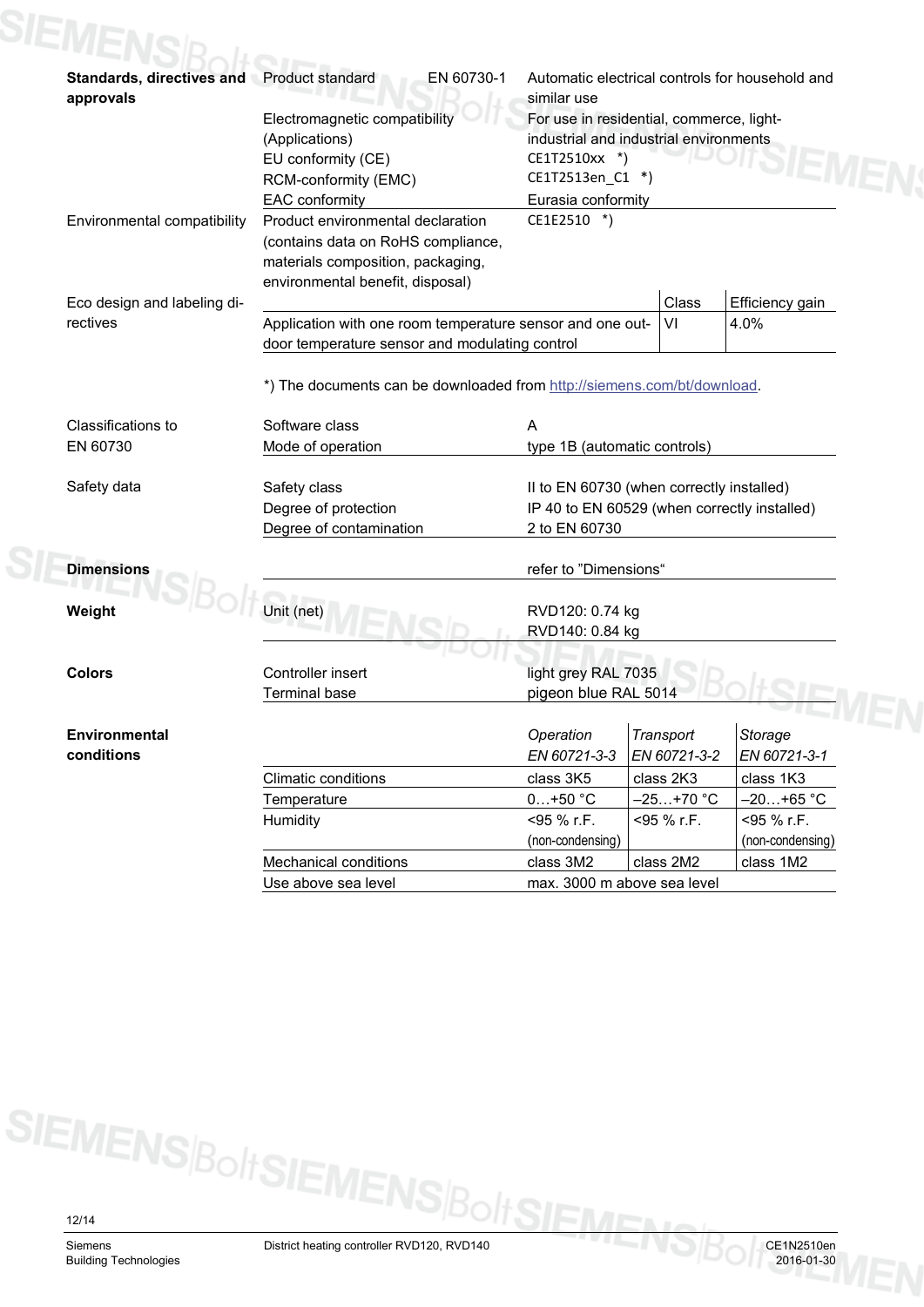# **Connection diagrams**

# **Low voltage side**

*RVD120*



 $*$  Terminating resistor 150  $\Omega$  (0.5 W) for the first and last device on the bus. See Modbus specification for details



*RVD140*

Building Technologies 2016-01-30

Siemens **District heating controller RVD120, RVD140** CE1N2510en CE1N2510en